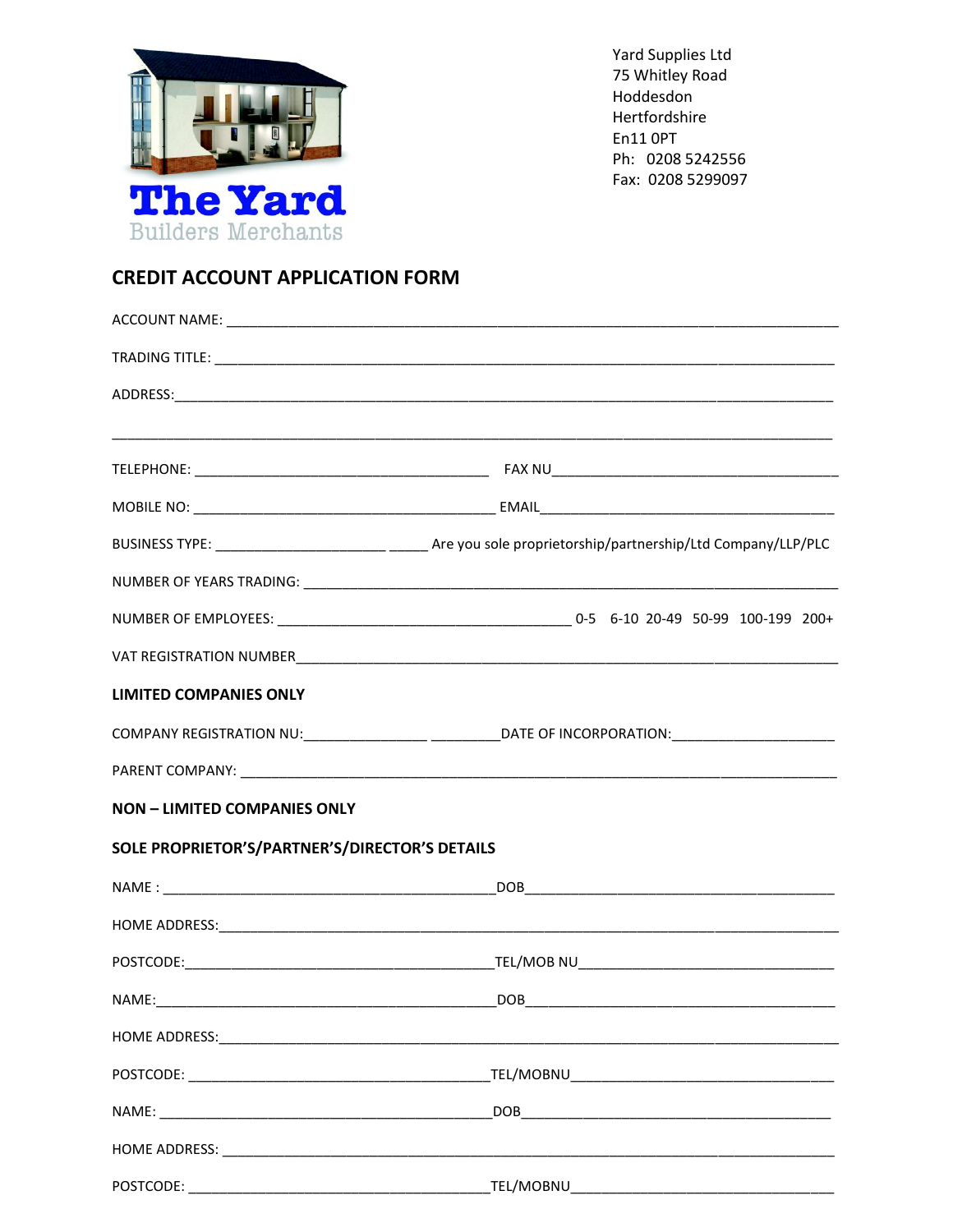IF YES PLEASE GIVE DETAILS\_\_\_\_\_\_\_\_\_\_\_\_\_\_\_\_\_\_\_\_\_\_\_\_\_\_\_\_\_\_\_\_\_\_\_\_\_\_\_\_\_\_\_\_\_\_\_\_\_\_\_\_\_\_\_\_\_\_\_\_\_\_\_\_\_\_\_\_\_\_

PLEASE SPECIFY IF YOU WISH TO HAVE YOUR ( ) INVOICES ( ) STATEMENTS SENT BY EMAIL ( ) POST ( )

PLEASE SPECIFY THE ADDRESS OR EMAIL ADDRESS WHERE YOU WANT THE INVOICES/STATEMENTS DELIVERED TOO:

\_\_\_\_\_\_\_\_\_\_\_\_\_\_\_\_\_\_\_\_\_\_\_\_\_\_\_\_\_\_\_\_\_\_\_\_\_\_\_\_\_\_\_\_\_\_\_\_\_\_\_\_\_\_\_\_\_\_\_\_\_\_\_\_\_\_\_\_\_\_\_\_\_\_\_\_\_\_\_\_\_\_\_\_\_\_\_\_\_\_\_\_\_

\_\_\_\_\_\_\_\_\_\_\_\_\_\_\_\_\_\_\_\_\_\_\_\_\_\_\_\_\_\_\_\_\_\_\_\_\_\_\_\_\_\_\_\_\_\_\_\_\_\_\_\_\_\_\_\_\_\_\_\_\_\_\_\_\_\_\_\_\_\_\_\_\_\_\_\_\_\_\_\_\_\_\_\_\_\_\_\_\_\_\_\_\_

| <b>TRADE REFERENCES</b> |  |
|-------------------------|--|
|                         |  |
|                         |  |
|                         |  |
|                         |  |
|                         |  |
|                         |  |
|                         |  |
|                         |  |
|                         |  |

**I/We herby authorize you to whom this application is, or your agents,to investigate my/our credit worthiness and will provide further information as you deem necessary.**

**All invoices to be paid within 30 days of month end. Claims/Return of goods arising from invoices must be made within seven working days.**

**I/We have read, understand and a retained a copy of your Conditions of Sale, including the Returns and Payment policy above.**

**All information that we hold concerning you will be held and processed by Uvalue Insulation Ltd strictly in accordance with the provisions of the Data Protection Act.**

| <b>APLLICANT'S SIGNATURE:</b>                                                                                                         |                                                                                                                                                                                                                                |
|---------------------------------------------------------------------------------------------------------------------------------------|--------------------------------------------------------------------------------------------------------------------------------------------------------------------------------------------------------------------------------|
| <b>TITLE:</b><br><u> 1989 - Jan James James James James James James James James James James James James James James James James J</u> | DATE: the contract of the contract of the contract of the contract of the contract of the contract of the contract of the contract of the contract of the contract of the contract of the contract of the contract of the cont |
| <b>CREDIT SERVICES/OFFICE USE ONLY</b>                                                                                                |                                                                                                                                                                                                                                |
|                                                                                                                                       | <b>ACCOUNT CODE</b>                                                                                                                                                                                                            |
| <b>CREDIT DAYS</b>                                                                                                                    | <b>CREDIT LIMIT APPROVAL</b>                                                                                                                                                                                                   |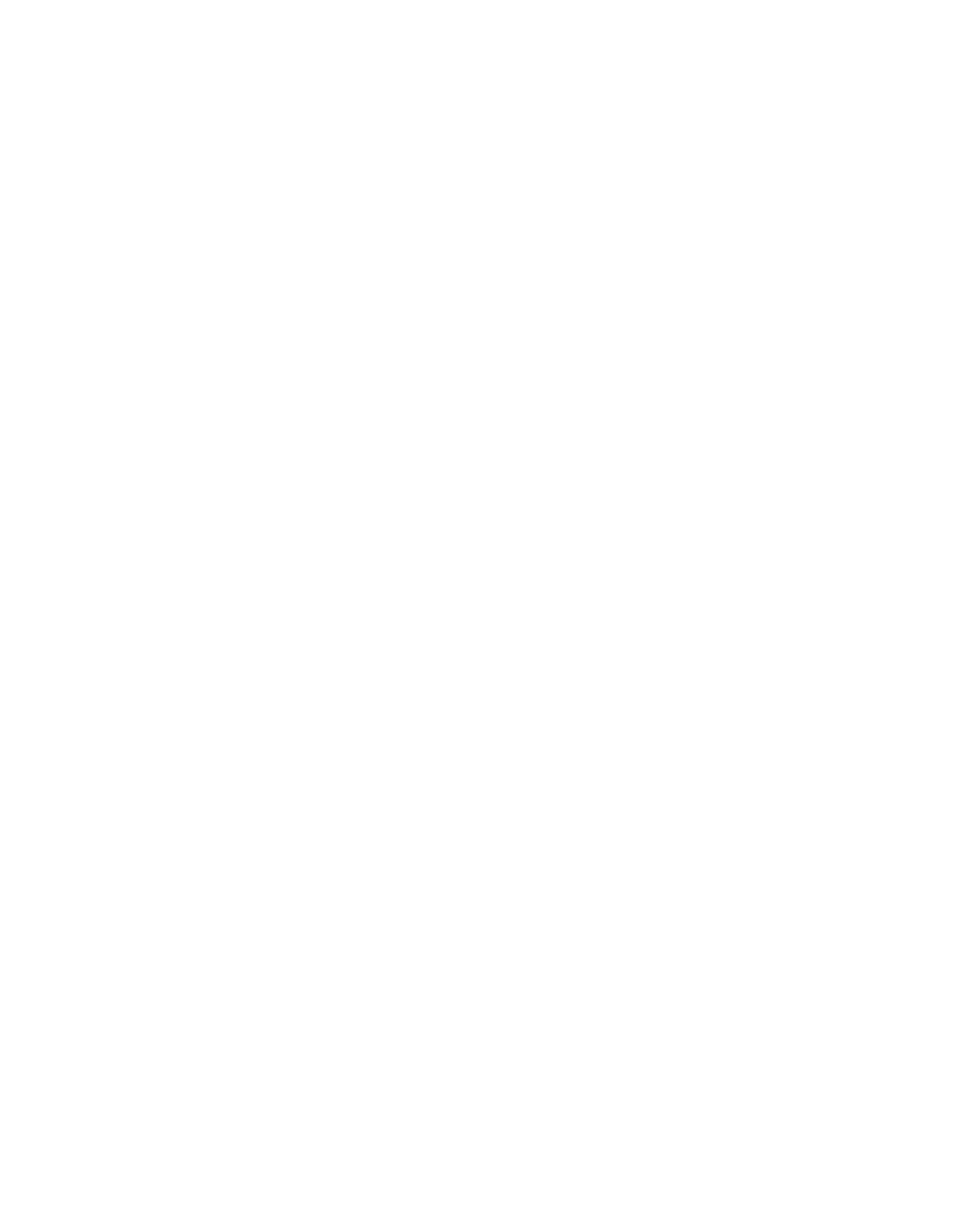## CONDITIONS OF SALE

1. These conditions shall form part of all contracts for the supply of goods (hereinafter called "the Goods" by YARD SUPPLIES LTD (hereinafter called the company) to any other person (hereinafter called "the customer") and shall prevail over any inconsistent terms or conditions contained in or referred to in the Customers Order or in correspondence or elsewhere and all or any conditions or stipulations contrary to these are hereby excluded and extinguished. No Employee has authority to vary or add to or depart from these terms or make any representation about the goods or the contract made herein.

2. Quotations by the company shall not constitute offers by the company to supply the goods or carry out the work referred to herein, and no order placed in response to a quotation will be binding unless accepted by the company in writing. All such acceptances by the company are subject to availability of the necessary materials and to the company being able to obtain any necessary authorisation and/ or licenses and to the same remaining valid.

3. The prices of the goods shall be those ruling at the date of delivery. Any Value Added Tax payable in respect of the goods supplied under these conditions will be borne by the customers.

4. If the company suffers any increased costs by virtue of a variation in a rate or rates of exchange the contract price of the undelivered goods herein shall be renegotiated by the company and the Customer.

5. The time, If any, Specified for the commencement and completion of the supply and delivery of the goods shall be deemed to be variable if delays are occasioned by force majeure, Strike, Lockouts, accidents or any reason whatsoever, and such times, if specified, are approximate only and not of contractual effect. Time of delivery is not of the essence of the contract nor shall the company be under any liability in respect of any delay in delivery.

6. Payment of sum due to the company shall be made at the end of the calendar month immediately following that in which delivery is effected. Payment of any amount due is a condition precedent for starting further delivers. The Company shall have the right to terminate any contract when payment is in arrears. The costs and losses of the Company resulting from withholding delivers of provisions of the condition, if the company shall deliver goods to the customer at the time when payment is due, this shall be done without prejudice to the company's right under this condition and all other conditions of sale. The company shall charge the customer interest at the rate of 3% per annum in excess of the Associated Banks prime lending rates and such interest shall start to accrue as soon as any money is overdue for payment by the customer to the company.

7. The Ownership of goods supplied under each contract between the company and the customer shall remain in the company until such goods have been paid for in full, Unless such goods have been paid in full, the customer shall-

(a) Store such goods as clearly to show them to be the property of the company.

(b) Hold such goods for the Company PROVIDED THAT nothing herein shall constitute the Customer the agent of the company for the purposes of any such sub-sale

(c) At the request of the company the customer shall furnish the company with the names and addresses of debtors and sub-purchasers who have purchases such goods from the customer together with all appropriate particulars thereof, so as to enable the company to recover sums owing in respect of such goods from such debtors and/or sub-purchasers directly.

8. Notwithstanding that the title in the goods shall not pass to the Customer, except as is provided in Clause 7, The goods shall be at the risk of the customer from collection by the customer or delivery to the customer of such goods.

9. The company shall be entitled to repossess any goods supplied to the customer in respect of which payment is overdue and thereafter to re-sell the same, For this purpose, The Customer HEREBY GRANTS an irrevocable rights and license to the company through its servants and agents to enter with or without vehicles on all or any premises of the customer on which such goods may be situated.

10. Goods invoiced or supplied are not tested or sold as fit for any particular purposes and any term, warranty or condition express implied or statutory to the contrary is excluded, in no circumstances under, out of or in connection with this contract or the goods supplied hereunder exceed the invoice price of the particular goods or section of goods concerned, All terms (express or implied) relating to the quality of goods are warranties only the breach of which gives no right to reject the goods or repudiate the contract in any circumstances whatsoever, Notice of any claim arising out of or in connection with this connection with this contract must be given in writing to the company within seven days from the date when the goods are collected or delivered falling which all claims shall be deemed to be waved and absolutely barred. In any event, The Company Shall be under no liability for shortage or damage unless within three days of delivery the Customer gives written notice of claim to the Company and to the carrier